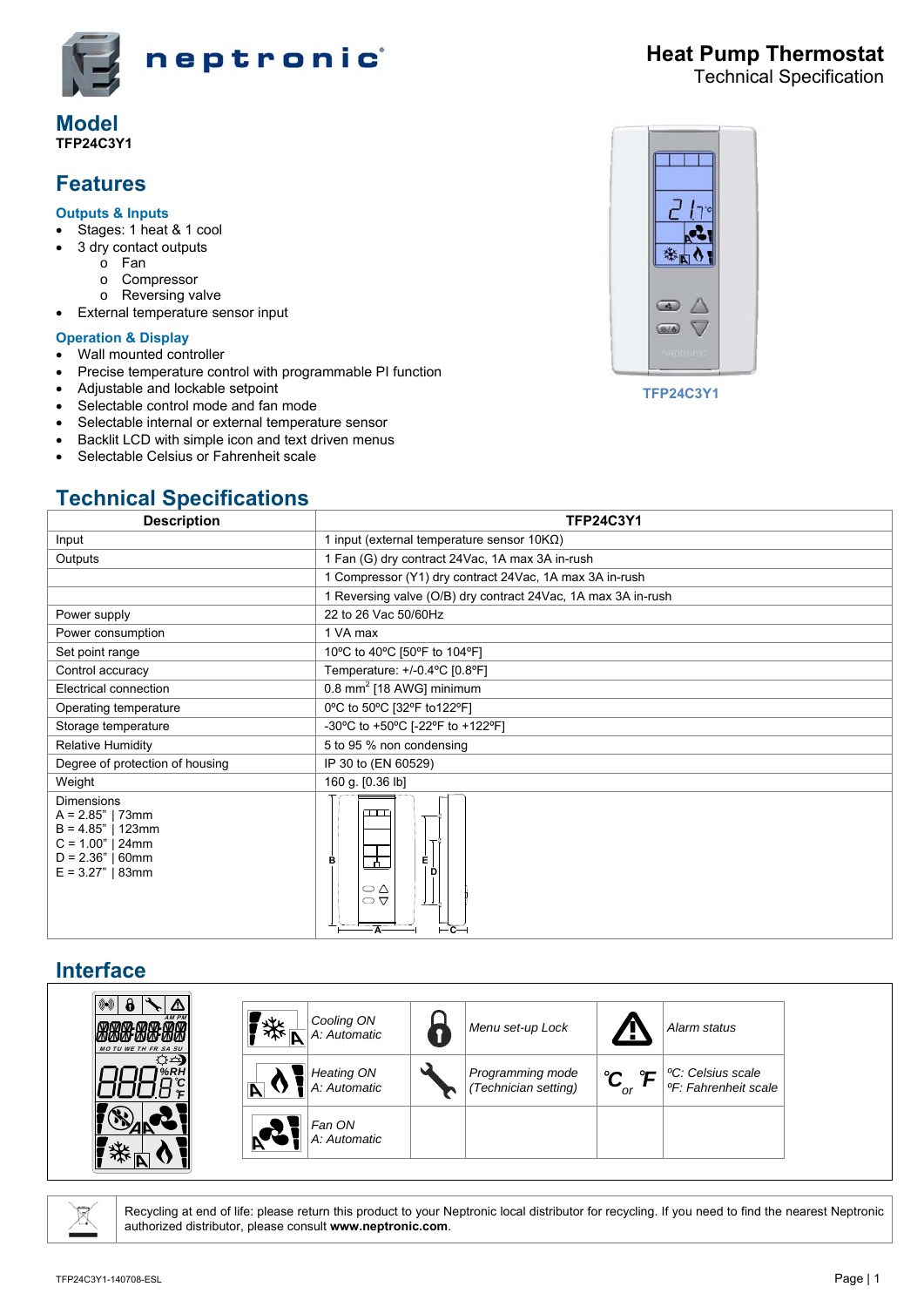

# **Mounting Instructions**

 $\sqrt{r}$ **CAUTION: Remove power to avoid a risk of malfunction.** 

- A. Remove the captive screw that's holding the base and the front cover of the unit together.
- B. Lift the front cover of the unit to separate it from the base.
- C. Pull all wires through the holes in the base.
- D. Secure the base to the wall using wall anchors and screws (supplied). Make the appropriate connections.
- E. Mount the control module on the base and secure using the screw.



### **Terminal description**

|                 |              | Common                           | C          |
|-----------------|--------------|----------------------------------|------------|
|                 | $\mathbf{2}$ | 24 VAC                           | <b>24V</b> |
|                 |              |                                  |            |
|                 | 6            | Not used                         |            |
| TB <sub>1</sub> |              | Separate external 24 VAC         | R          |
|                 | 8            | Compressor output                | Y          |
|                 | 9            | Reversing valve output           | O/B        |
|                 | 10           | Fan output                       | G          |
|                 | 11           | Not used                         |            |
|                 | 12           | External Temp. Sensor (optional) |            |

## **Settings on PC Board**

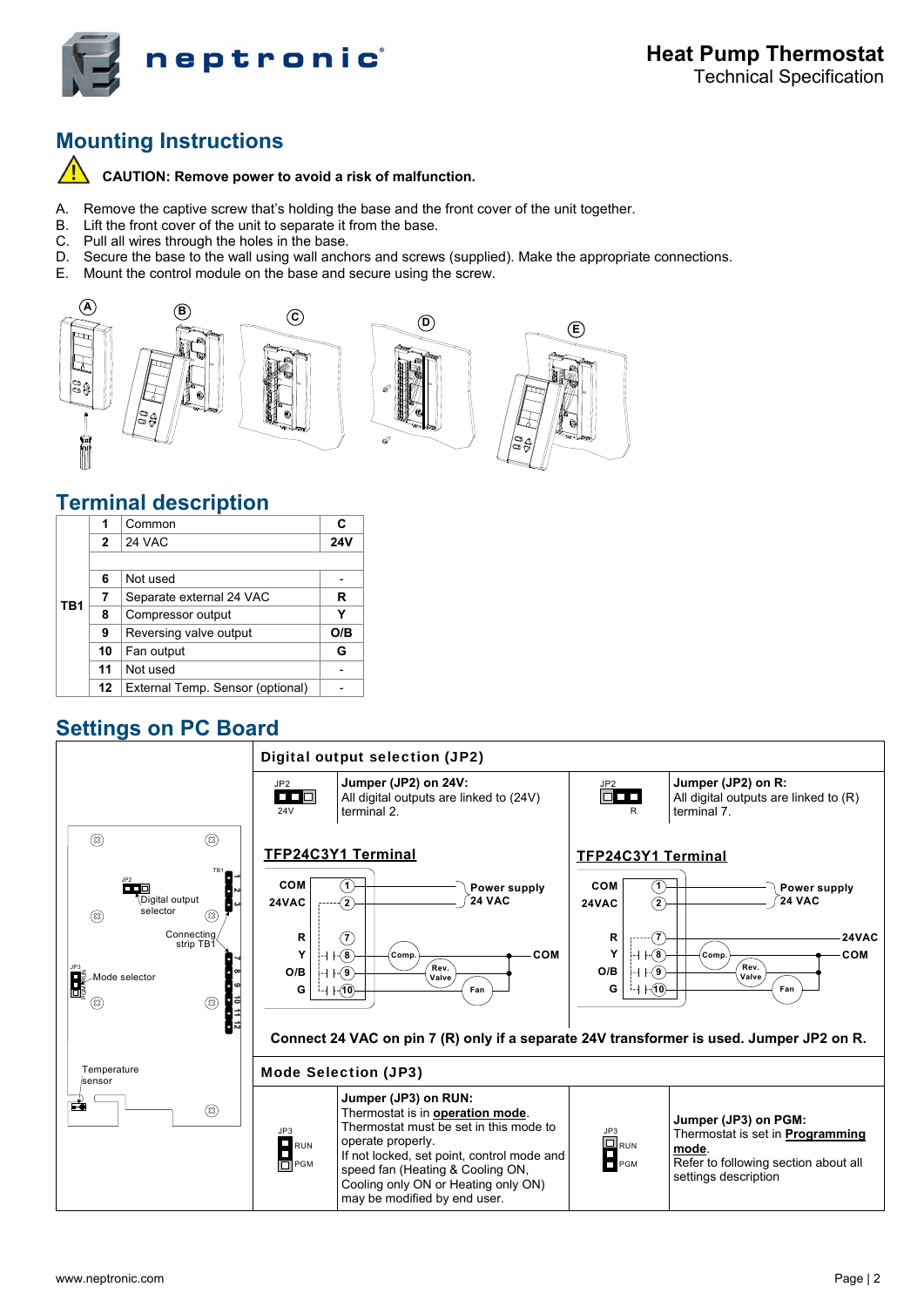

# **Programming mode**

When in this mode this symbol  $\searrow$  is displayed. Please press on button  $\textcircled{c}$  to advance to the next program function, press on button  $\circledast$  to return to preceding stage and press on button  $\triangle$  or  $\nabla$  to change value. You can leave the programming mode at any time, changed values will be recorded.

| Step           | Display                                                | Description<br>Values                                                                                                                                                                                                                                                                                                                                                                                                                                                                                  |                                                                                                      |  |
|----------------|--------------------------------------------------------|--------------------------------------------------------------------------------------------------------------------------------------------------------------------------------------------------------------------------------------------------------------------------------------------------------------------------------------------------------------------------------------------------------------------------------------------------------------------------------------------------------|------------------------------------------------------------------------------------------------------|--|
|                |                                                        | Internal temperature sensor Calibration:                                                                                                                                                                                                                                                                                                                                                                                                                                                               |                                                                                                      |  |
| 1              | IN51DE<br>22 <u>0°</u>                                 | Display shows "INSIDE TEMPER SENSOR OFFSET" and temperature read by<br>internal temperature sensor.<br>You can adjust the calibration of the sensor by comparison with a known<br>thermometer. For example if thermostat has been installed in an area<br>where temperature is slightly different than the room typical temperature<br>(thermostat place right under the air diffuser).                                                                                                                | Range: 10 to 40°C [50 to 104°F]<br>(max. offset $\pm$ 5 °C)<br>Increment: 0.1°C [0.2°F]              |  |
| $\mathbf{2}$   | $\blacktriangledown$<br><b>ROJUST</b><br>ים <i>ב</i> ו | <b>Minimum set point:</b><br>Display shows "RDJUST MINIMUM USER SETPNT" and the minimum set point<br>temperature.<br>Please select the desired minimum set point temperature.<br>The minimum value is restricted by the maximum value. (step #3).                                                                                                                                                                                                                                                      | Minimum range:<br>10 to 40°C [50 to 104°F]<br>Increment: 0.5°C [1°F]<br>Default value: 15°C [59°F]   |  |
| 3              | $\overline{\phantom{a}}$<br><b>ROJUST</b><br>30o°      | <b>Maximum set point:</b><br>Display shows "RDJUST MRXIMUM USER SETPNT" and the maximum set point<br>temperature.<br>Please select the desired maximum set point temperature.<br>The maximum value is restricted by the minimum value. (step #2)                                                                                                                                                                                                                                                       | Maximum range:<br>10 to 40°C [50 to 104°F]<br>Increment: 0.5°C [1°F]<br>Default value: 30°C [86°F]   |  |
| 4              | $\overline{\mathcal{F}}$<br><b>USER</b><br>ПO          | Locking the set point:<br>Display shows "USER SETPNT LOCKED" and the status of the function.<br>You can lock or unlock the set point adjustment by end user. If locked,<br>"YES" and lock symbol will appear.                                                                                                                                                                                                                                                                                          | $\theta$ $\rightarrow$<br>USER<br>Default value:<br>YES<br>Unlocked (NO)                             |  |
| 5              | $\overline{\bullet}$<br><b>ROJUST</b><br>22o*          | Adjust internal set point:<br>Display shows "RDJUST INTERN SETPNT" and the set point temperature.<br>Select the desired set point temperature; this one should be within the<br>temperature range.<br>Lock symbol will appear if the set point was locked at the previous step.<br>Set point value is restricted by the minimum and maximum value. (step<br>#2 & 3)                                                                                                                                    | Set point range: 10 to 40°C [50 to<br>104°F]<br>Increment: 0.5°C [1°F]<br>Default value: 22°C [72°F] |  |
| 6              | $\blacktriangleright$<br>COMPRES<br>举□<br>⊦♦           | Anti-cycling delay compressor contact (protection for compressor):<br>Display shows "COMPRES RNTI CYCLE MINUTES" and the value (in minutes) of<br>the delay to activate / deactivate compressor contact.<br>Please select the desired value of the delay compressor contact.                                                                                                                                                                                                                           | Range: 2, 4 or 6 min.<br>Increment: 2 min.<br>Default value: 2 min.                                  |  |
| $\overline{7}$ | EX TERN<br>7FF                                         | <b>External sensor selection:</b><br>Display shows "EXTERN SENSOR TEMPER".<br>Please select which sensor is rewired to the analog input: OFF (input)<br>none rewired), t10.0 (external temperature sensor 10.0 $K\Omega$ )<br>When nothing "OFF" is selected, the thermostat is controlled by is<br>internal temperature sensor.<br>When external sensor "t10.0" is selected, the thermostat is controlled by<br>an external temperature sensor.<br>If you have selected OFF, go directly to step #26. | $\blacktriangledown$<br>EX TERN<br>IDo<br>F<br>Default value: Off                                    |  |